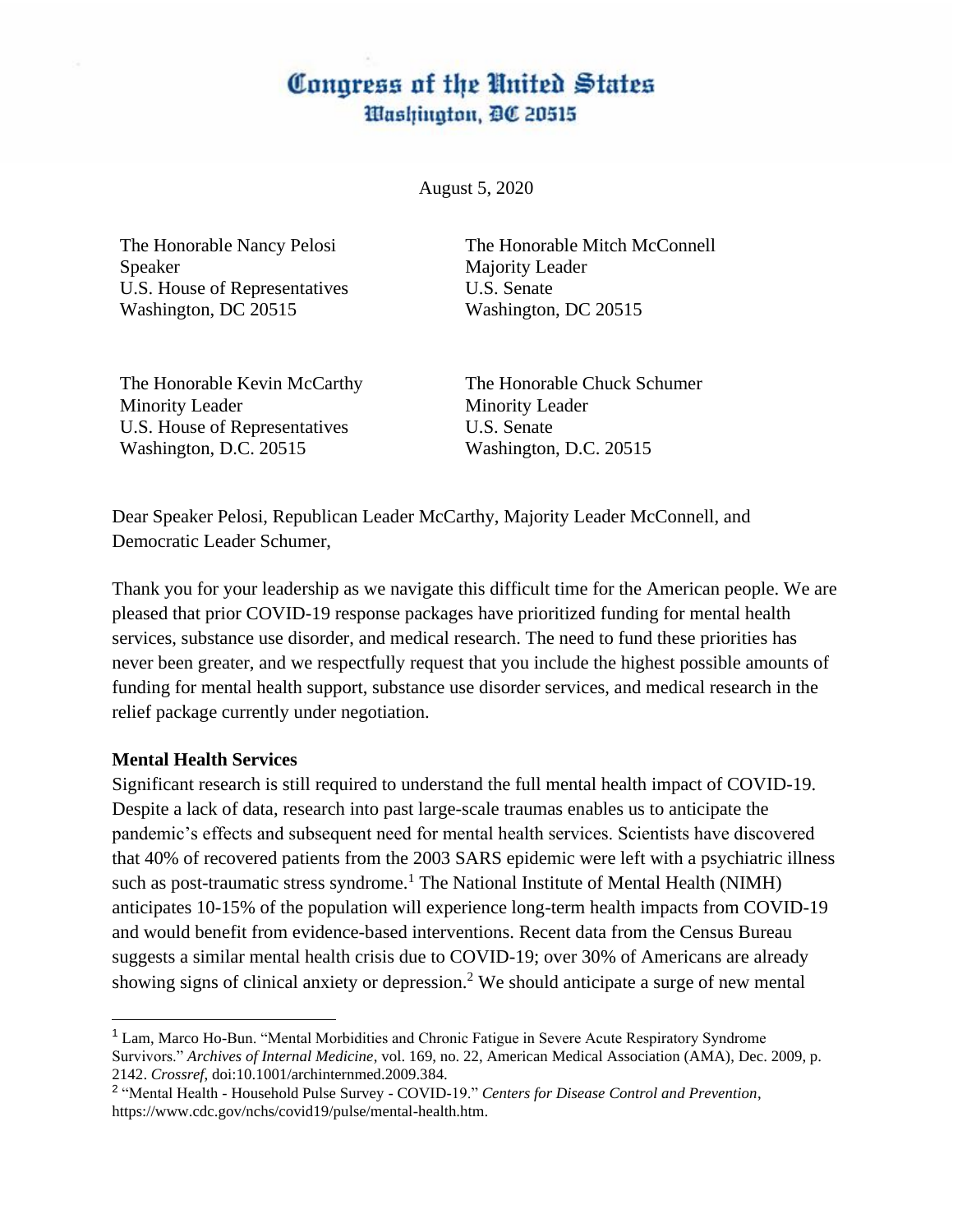health needs as a result of COVID-19 and provide robust funding to meet this coming challenge head-on in order to expand access to effective treatments.

#### **Substance Use Disorder Treatment**

The Centers for Disease Control and Prevention (CDC) recently reported a record number of overdose deaths in 2019 (70,980 total). Fatal overdoses increased by almost 5% from 2018 to  $2019<sup>3</sup>$  and the evidence shows us the pandemic will only exacerbate this trend. Overdoses increased 29% in April and 42% in May compared to those months in  $2019<sup>4</sup>$  Some parts of the country have seen fatal overdoses increase by 50% compared to last year.<sup>5</sup> While Congress has rightly focused on the COVID-19 response, we cannot lose sight of the addiction crisis. Congress must provide substantive funding to SAMHSA to increase prevention efforts and ensure that individuals with substance use disorders are connected to treatment, despite the additional barriers posed by COVID-19.

#### **Mental and Behavioral Health Treatment Providers**

Cancellations of procedures and appointments due to COVID-19 have reduced revenues for healthcare providers and hospitals, while the need for additional personal protective equipment and increased sanitation has increased expenses. Many providers and hospitals were eligible for grants or loans provided in previous COVID-19-response packages. However, as these funds were largely based on 2019 Medicare payments, many mental and behavioral healthcare providers were not eligible.<sup>6</sup> A National Council for Behavioral Health survey found that 93% of community behavioral health organizations have reduced their services and 36% of small organizations have rescheduled or turned away patients.<sup>7</sup> Under current conditions, just 6% of small organizations and 13% of larger organizations anticipate surviving another 12 months.<sup>9</sup> We cannot allow 90% of community behavioral health organizations, which are critical in treating individuals with mental illness and substance use disorder, to disappear during the COVID-19 pandemic due to a lack of funding.

www.rollcall.com/2020/05/27/drug-overdoses-climb-during-covid-19-pandemic/.

<sup>3</sup> "Products - Vital Statistics Rapid Release - Provisional Drug Overdose Data." *Centers for Disease Control and Prevention*, Centers for Disease Control and Prevention, 15 July 2020, www.cdc.gov/nchs/nvss/vsrr/drug-overdosedata.htm.

<sup>4</sup> Wan, William, and Heather Long. "'Cries for Help': Drug Overdoses Are Soaring during the Coronavirus Pandemic." *The Washington Post*, WP Company, 1 July 2020,

www.washingtonpost.com/health/2020/07/01/coronavirus-drug-overdose/.

<sup>5</sup> Raman, Sandhya. "Drug Overdoses Climb during COVID-19 Pandemic." *Roll Call*,

<sup>6</sup> Cunningham, Paige. "The Health 202: Coronavirus Could Worsen the Opioid Abuse Epidemic." *The Washington Post,* 11 May 2020. https://www.washingtonpost.com/news/powerpost/paloma/the-health-202/2020/05/11/thehealth-202-coronavirus-could-worsen-the-opioid-abuse-epidemic/5eb5ab2388e0fa17cddf6673/

<sup>&</sup>lt;sup>7</sup> "Behavioral Health Crisis in America Getting Worse as COVID-19 Forces Community Behavioral Health Care Organizations to Cut Back." National Council for Behavioral Health, 16 April 2020.

https://www.thenationalcouncil.org/press-releases/behavioral-health-crisis-in-america-getting-worse-as-covid-19 forces-community-behavioral-health-care-organizations-to-cut-back/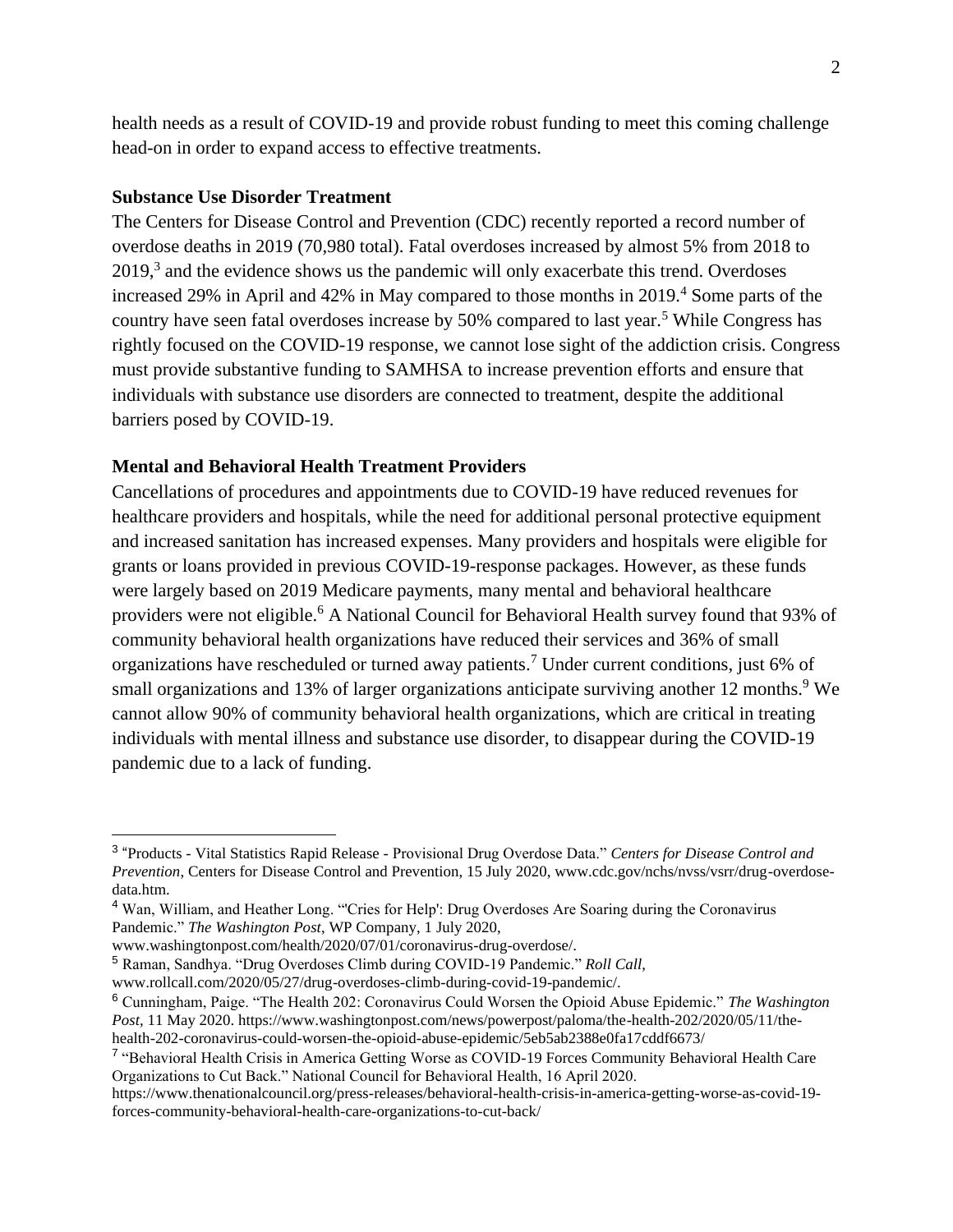This lack of funding is particularly concerning for organizations that combine physical health, mental health, and substance use disorder treatment to provide 24/7 crisis care. Certified Community Behavioral Health Centers (CCBHCs) work with law enforcement and schools, and coordinate with hospitals to reduce emergency department visits. Due to their central role in the provision of mental health services, CCBHCs are a critical component to any COVID-19 response. Additional federal support is necessary to help CCBHCs meet the increased need to provide primary and behavioral health care while giving hospitals space to treat this pandemic.

## **Medical Research**

COVID-19 is an incredibly complex disease that leaves some infected individuals unscathed, while quickly killing others. It can cause a broad range of symptoms from loss of taste to nausea,<sup>8</sup> and can seemingly impact almost every organ system.<sup>9</sup> Older individuals and those with preexisting conditions are at a higher risk for poor outcomes,  $^{10}$  and a multisystem inflammatory syndrome has been associated with COVID-19 in children.<sup>11</sup> Little is known about the long-term effects for those who have survived infection, but reports show that some individuals experience symptoms for months.<sup>12</sup> Extensive research is needed to better understand virus transmission, its impact on different organ systems, additional risks posed to specific populations and how they can be mitigated, which treatments are the most effective, and long-term outcomes of the disease. It is imperative that the National Institutes of Health (NIH) receive robust funding to conduct this critical research.

In addition to providing funding for new research, the next COVID-19-response bill must include funding to resume NIH-funded research, which takes place across the country. Resources will be needed to safely reopen laboratories and continue work that has been paused since the beginning of the pandemic. This funding will preserve jobs in every state and ensure that the research started months ago is not lost.

As Congress continues to address the needs of the American people, we must ensure that we safeguard the general health and wellbeing of our communities. Medical research and mental and behavioral health support services will be crucial components of recovering from this pandemic

<sup>&</sup>lt;sup>8</sup> "Symptoms of Coronavirus." Centers for Disease Control and Prevention, Centers for Disease Control and Prevention, www.cdc.gov/coronavirus/2019-ncov/symptoms-testing/symptoms.html.

<sup>9</sup> "Zaim, Sevim, et al. "COVID-19 and Multiorgan Response." *Current Problems in Cardiology*, Mosby-Year Book, Aug. 2020, www.ncbi.nlm.nih.gov/pmc/articles/PMC7187881/.

<sup>10</sup> Wortham, Jonathan. "Characteristics of Persons Who Died with COVID-19 - United States, February 12–May 18, 2020." *Centers for Disease Control and Prevention*, Centers for Disease Control and Prevention, 16 July 2020, www.cdc.gov/mmwr/volumes/69/wr/mm6928e1.htm.

<sup>11</sup> "HAN Archive - 00432." *Centers for Disease Control and Prevention*, Centers for Disease Control and Prevention, 27 Mar. 2020, emergency.cdc.gov/han/2020/han00432.asp.

<sup>12</sup> "The Long-Term Health Effects of COVID-19." *Gavi, the Vaccine Alliance*, www.gavi.org/vaccineswork/longterm-health-effects-covid-19.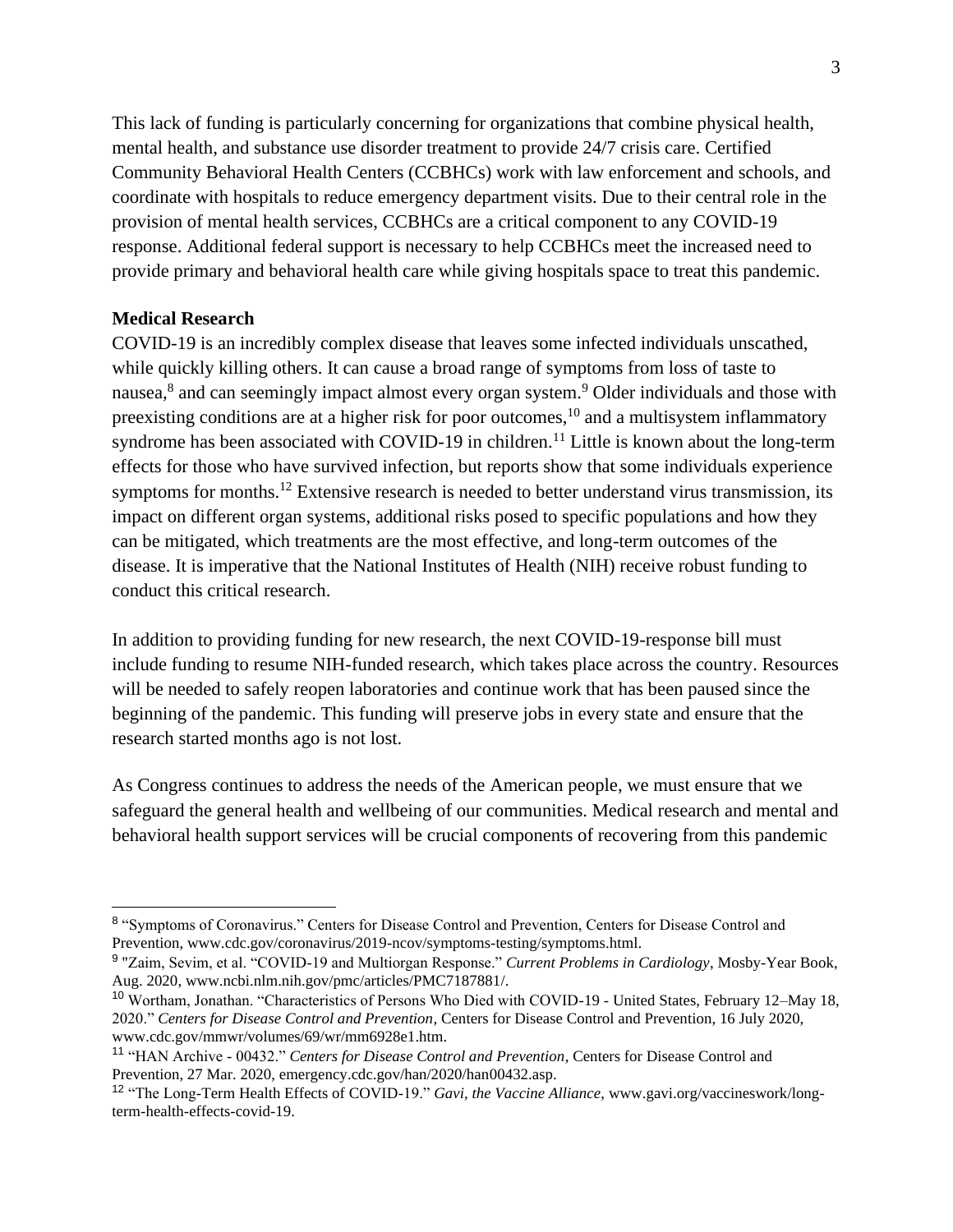and preparing for the next one. Therefore, we respectfully request the highest possible funding for these services. Thank you for your consideration of this request.

Sincerely,

David Trone Max Rose

 $\sqrt{s}$ / $\sqrt{s}$ / $\sqrt{s}$ / $\sqrt{s}$ / $\sqrt{s}$ / $\sqrt{s}$ / $\sqrt{s}$ / $\sqrt{s}$ / $\sqrt{s}$ / $\sqrt{s}$ / $\sqrt{s}$ / $\sqrt{s}$ / $\sqrt{s}$ / $\sqrt{s}$ / $\sqrt{s}$ / $\sqrt{s}$ / $\sqrt{s}$ / $\sqrt{s}$ / $\sqrt{s}$ / $\sqrt{s}$ / $\sqrt{s}$ / $\sqrt{s}$ / $\sqrt{s}$ / $\sqrt{s}$ / $\sqrt{s}$ / $\sqrt{s}$ / $\sqrt{s}$ / $\sqrt{s}$ / $\sqrt{s}$ / $\sqrt{s}$ / $\sqrt{s}$ / $\sqrt{s$ Andy Kim Joe Cunningham Member of Congress Member of Congress

 $\sqrt{s}$ / $\sqrt{s}$ / $\sqrt{s}$ / $\sqrt{s}$ / $\sqrt{s}$ / $\sqrt{s}$ / $\sqrt{s}$ / $\sqrt{s}$ / $\sqrt{s}$ / $\sqrt{s}$ / $\sqrt{s}$ / $\sqrt{s}$ / $\sqrt{s}$ / $\sqrt{s}$ / $\sqrt{s}$ / $\sqrt{s}$ / $\sqrt{s}$ / $\sqrt{s}$ / $\sqrt{s}$ / $\sqrt{s}$ / $\sqrt{s}$ / $\sqrt{s}$ / $\sqrt{s}$ / $\sqrt{s}$ / $\sqrt{s}$ / $\sqrt{s}$ / $\sqrt{s}$ / $\sqrt{s}$ / $\sqrt{s}$ / $\sqrt{s}$ / $\sqrt{s}$ / $\sqrt{s$ Cindy Axne Anthony Brown Member of Congress Member of Congress

 $\sqrt{s}$ / $\sqrt{s}$ / $\sqrt{s}$ / $\sqrt{s}$ / $\sqrt{s}$ / $\sqrt{s}$ / $\sqrt{s}$ / $\sqrt{s}$ / $\sqrt{s}$ / $\sqrt{s}$ / $\sqrt{s}$ / $\sqrt{s}$ / $\sqrt{s}$ / $\sqrt{s}$ / $\sqrt{s}$ / $\sqrt{s}$ / $\sqrt{s}$ / $\sqrt{s}$ / $\sqrt{s}$ / $\sqrt{s}$ / $\sqrt{s}$ / $\sqrt{s}$ / $\sqrt{s}$ / $\sqrt{s}$ / $\sqrt{s}$ / $\sqrt{s}$ / $\sqrt{s}$ / $\sqrt{s}$ / $\sqrt{s}$ / $\sqrt{s}$ / $\sqrt{s}$ / $\sqrt{s$ C.A. Dutch Ruppersberger Jennifer Wexton Member of Congress Member of Congress

 $\sqrt{s}$ / $\sqrt{s}$ / $\sqrt{s}$ / $\sqrt{s}$ / $\sqrt{s}$ / $\sqrt{s}$ / $\sqrt{s}$ / $\sqrt{s}$ / $\sqrt{s}$ / $\sqrt{s}$ / $\sqrt{s}$ / $\sqrt{s}$ / $\sqrt{s}$ / $\sqrt{s}$ / $\sqrt{s}$ / $\sqrt{s}$ / $\sqrt{s}$ / $\sqrt{s}$ / $\sqrt{s}$ / $\sqrt{s}$ / $\sqrt{s}$ / $\sqrt{s}$ / $\sqrt{s}$ / $\sqrt{s}$ / $\sqrt{s}$ / $\sqrt{s}$ / $\sqrt{s}$ / $\sqrt{s}$ / $\sqrt{s}$ / $\sqrt{s}$ / $\sqrt{s}$ / $\sqrt{s$ Harley Rouda Jason Crow

 $\sqrt{s}$ / $\sqrt{s}$ / $\sqrt{s}$ / $\sqrt{s}$ / $\sqrt{s}$ / $\sqrt{s}$ / $\sqrt{s}$ / $\sqrt{s}$ / $\sqrt{s}$ / $\sqrt{s}$ / $\sqrt{s}$ / $\sqrt{s}$ / $\sqrt{s}$ / $\sqrt{s}$ / $\sqrt{s}$ / $\sqrt{s}$ / $\sqrt{s}$ / $\sqrt{s}$ / $\sqrt{s}$ / $\sqrt{s}$ / $\sqrt{s}$ / $\sqrt{s}$ / $\sqrt{s}$ / $\sqrt{s}$ / $\sqrt{s}$ / $\sqrt{s}$ / $\sqrt{s}$ / $\sqrt{s}$ / $\sqrt{s}$ / $\sqrt{s}$ / $\sqrt{s}$ / $\sqrt{s$ Jahana Hayes Susie Lee Member of Congress Member of Congress

 $\sqrt{s}$ / $\sqrt{s}$ / $\sqrt{s}$ / $\sqrt{s}$ / $\sqrt{s}$ / $\sqrt{s}$ / $\sqrt{s}$ / $\sqrt{s}$ / $\sqrt{s}$ / $\sqrt{s}$ / $\sqrt{s}$ / $\sqrt{s}$ / $\sqrt{s}$ / $\sqrt{s}$ / $\sqrt{s}$ / $\sqrt{s}$ / $\sqrt{s}$ / $\sqrt{s}$ / $\sqrt{s}$ / $\sqrt{s}$ / $\sqrt{s}$ / $\sqrt{s}$ / $\sqrt{s}$ / $\sqrt{s}$ / $\sqrt{s}$ / $\sqrt{s}$ / $\sqrt{s}$ / $\sqrt{s}$ / $\sqrt{s}$ / $\sqrt{s}$ / $\sqrt{s}$ / $\sqrt{s$ Abigail D. Spanberger Andy Levin Member of Congress Member of Congress

 $\sqrt{s}$ / $\sqrt{s}$ / $\sqrt{s}$ / $\sqrt{s}$ / $\sqrt{s}$ / $\sqrt{s}$ / $\sqrt{s}$ / $\sqrt{s}$ / $\sqrt{s}$ / $\sqrt{s}$ / $\sqrt{s}$ / $\sqrt{s}$ / $\sqrt{s}$ / $\sqrt{s}$ / $\sqrt{s}$ / $\sqrt{s}$ / $\sqrt{s}$ / $\sqrt{s}$ / $\sqrt{s}$ / $\sqrt{s}$ / $\sqrt{s}$ / $\sqrt{s}$ / $\sqrt{s}$ / $\sqrt{s}$ / $\sqrt{s}$ / $\sqrt{s}$ / $\sqrt{s}$ / $\sqrt{s}$ / $\sqrt{s}$ / $\sqrt{s}$ / $\sqrt{s}$ / $\sqrt{s$ Wm. Lacy Clay **Jerrold Nadler** Member of Congress Member of Congress

 $\sqrt{s}$ / $\sqrt{s}$ / $\sqrt{s}$ / $\sqrt{s}$ / $\sqrt{s}$ / $\sqrt{s}$ / $\sqrt{s}$ / $\sqrt{s}$ / $\sqrt{s}$ / $\sqrt{s}$ / $\sqrt{s}$ / $\sqrt{s}$ / $\sqrt{s}$ / $\sqrt{s}$ / $\sqrt{s}$ / $\sqrt{s}$ / $\sqrt{s}$ / $\sqrt{s}$ / $\sqrt{s}$ / $\sqrt{s}$ / $\sqrt{s}$ / $\sqrt{s}$ / $\sqrt{s}$ / $\sqrt{s}$ / $\sqrt{s}$ / $\sqrt{s}$ / $\sqrt{s}$ / $\sqrt{s}$ / $\sqrt{s}$ / $\sqrt{s}$ / $\sqrt{s}$ / $\sqrt{s$ Alan Lowenthal Gwen Moore Member of Congress Member of Congress

Member of Congress Member of Congress

- 
- 
- 

Member of Congress Member of Congress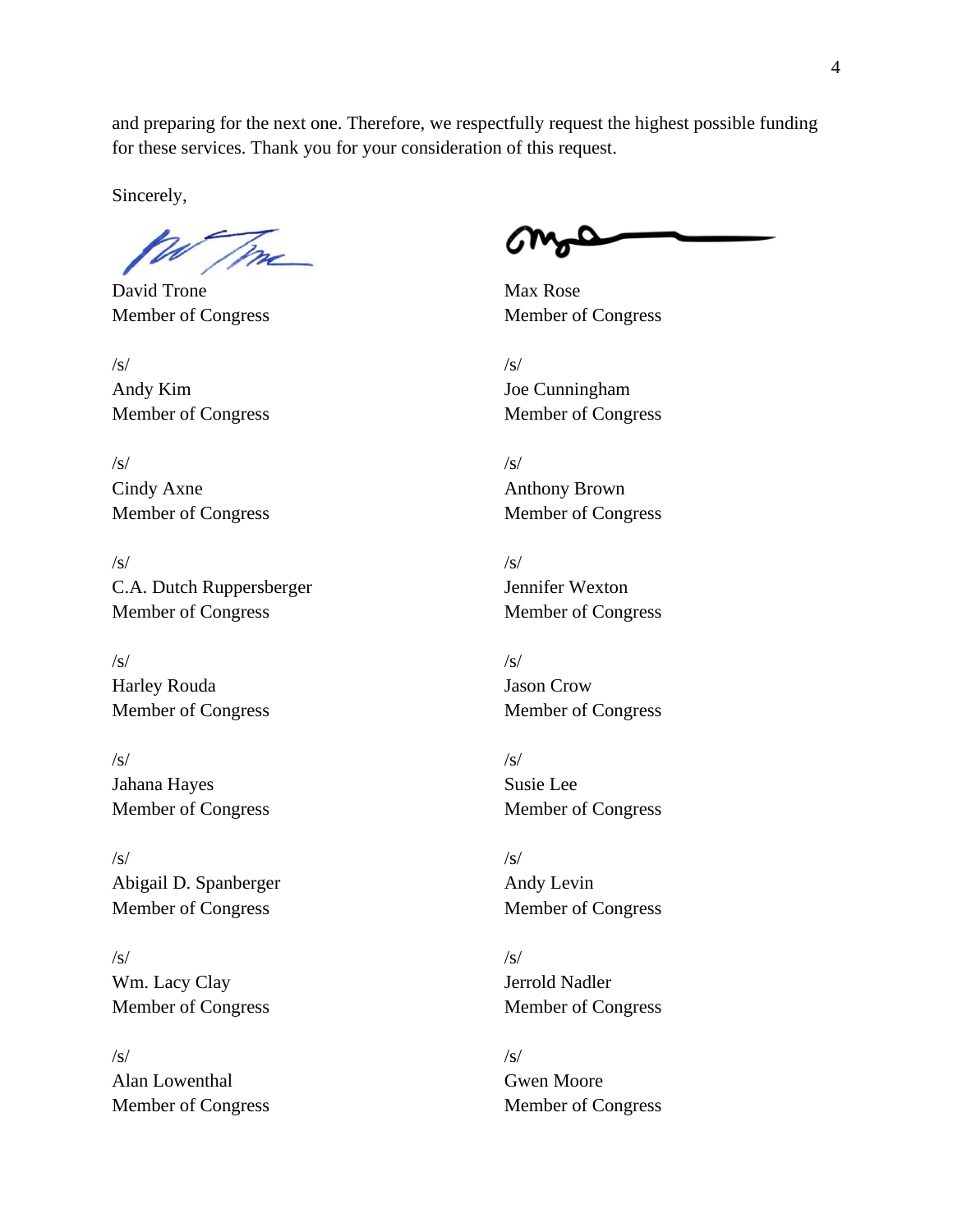$\sqrt{s}$ / $\sqrt{s}$ / $\sqrt{s}$ / $\sqrt{s}$ / $\sqrt{s}$ / $\sqrt{s}$ / $\sqrt{s}$ / $\sqrt{s}$ / $\sqrt{s}$ / $\sqrt{s}$ / $\sqrt{s}$ / $\sqrt{s}$ / $\sqrt{s}$ / $\sqrt{s}$ / $\sqrt{s}$ / $\sqrt{s}$ / $\sqrt{s}$ / $\sqrt{s}$ / $\sqrt{s}$ / $\sqrt{s}$ / $\sqrt{s}$ / $\sqrt{s}$ / $\sqrt{s}$ / $\sqrt{s}$ / $\sqrt{s}$ / $\sqrt{s}$ / $\sqrt{s}$ / $\sqrt{s}$ / $\sqrt{s}$ / $\sqrt{s}$ / $\sqrt{s}$ / $\sqrt{s$ Barbara Lee Chris Pappas Member of Congress Member of Congress

 $\sqrt{s}$ / $\sqrt{s}$ / $\sqrt{s}$ / $\sqrt{s}$ / $\sqrt{s}$ / $\sqrt{s}$ / $\sqrt{s}$ / $\sqrt{s}$ / $\sqrt{s}$ / $\sqrt{s}$ / $\sqrt{s}$ / $\sqrt{s}$ / $\sqrt{s}$ / $\sqrt{s}$ / $\sqrt{s}$ / $\sqrt{s}$ / $\sqrt{s}$ / $\sqrt{s}$ / $\sqrt{s}$ / $\sqrt{s}$ / $\sqrt{s}$ / $\sqrt{s}$ / $\sqrt{s}$ / $\sqrt{s}$ / $\sqrt{s}$ / $\sqrt{s}$ / $\sqrt{s}$ / $\sqrt{s}$ / $\sqrt{s}$ / $\sqrt{s}$ / $\sqrt{s}$ / $\sqrt{s$ Joseph P. Kennedy, III Angie Craig Member of Congress Member of Congress

 $\sqrt{s}$ / $\sqrt{s}$ / $\sqrt{s}$ / $\sqrt{s}$ / $\sqrt{s}$ / $\sqrt{s}$ / $\sqrt{s}$ / $\sqrt{s}$ / $\sqrt{s}$ / $\sqrt{s}$ / $\sqrt{s}$ / $\sqrt{s}$ / $\sqrt{s}$ / $\sqrt{s}$ / $\sqrt{s}$ / $\sqrt{s}$ / $\sqrt{s}$ / $\sqrt{s}$ / $\sqrt{s}$ / $\sqrt{s}$ / $\sqrt{s}$ / $\sqrt{s}$ / $\sqrt{s}$ / $\sqrt{s}$ / $\sqrt{s}$ / $\sqrt{s}$ / $\sqrt{s}$ / $\sqrt{s}$ / $\sqrt{s}$ / $\sqrt{s}$ / $\sqrt{s}$ / $\sqrt{s$ TJ Cox Paul D. Tonko Member of Congress Member of Congress

 $\sqrt{s}$ / $\sqrt{s}$ / $\sqrt{s}$ / $\sqrt{s}$ / $\sqrt{s}$ / $\sqrt{s}$ / $\sqrt{s}$ / $\sqrt{s}$ / $\sqrt{s}$ / $\sqrt{s}$ / $\sqrt{s}$ / $\sqrt{s}$ / $\sqrt{s}$ / $\sqrt{s}$ / $\sqrt{s}$ / $\sqrt{s}$ / $\sqrt{s}$ / $\sqrt{s}$ / $\sqrt{s}$ / $\sqrt{s}$ / $\sqrt{s}$ / $\sqrt{s}$ / $\sqrt{s}$ / $\sqrt{s}$ / $\sqrt{s}$ / $\sqrt{s}$ / $\sqrt{s}$ / $\sqrt{s}$ / $\sqrt{s}$ / $\sqrt{s}$ / $\sqrt{s}$ / $\sqrt{s$ Debbie Wasserman Schultz Jamie Raskin Member of Congress Member of Congress

 $\sqrt{s}$ / $\sqrt{s}$ / $\sqrt{s}$ / $\sqrt{s}$ / $\sqrt{s}$ / $\sqrt{s}$ / $\sqrt{s}$ / $\sqrt{s}$ / $\sqrt{s}$ / $\sqrt{s}$ / $\sqrt{s}$ / $\sqrt{s}$ / $\sqrt{s}$ / $\sqrt{s}$ / $\sqrt{s}$ / $\sqrt{s}$ / $\sqrt{s}$ / $\sqrt{s}$ / $\sqrt{s}$ / $\sqrt{s}$ / $\sqrt{s}$ / $\sqrt{s}$ / $\sqrt{s}$ / $\sqrt{s}$ / $\sqrt{s}$ / $\sqrt{s}$ / $\sqrt{s}$ / $\sqrt{s}$ / $\sqrt{s}$ / $\sqrt{s}$ / $\sqrt{s}$ / $\sqrt{s$ Susan Wild Lori Trahan Member of Congress Member of Congress

 $\sqrt{s}$ / $\sqrt{s}$ / $\sqrt{s}$ / $\sqrt{s}$ / $\sqrt{s}$ / $\sqrt{s}$ / $\sqrt{s}$ / $\sqrt{s}$ / $\sqrt{s}$ / $\sqrt{s}$ / $\sqrt{s}$ / $\sqrt{s}$ / $\sqrt{s}$ / $\sqrt{s}$ / $\sqrt{s}$ / $\sqrt{s}$ / $\sqrt{s}$ / $\sqrt{s}$ / $\sqrt{s}$ / $\sqrt{s}$ / $\sqrt{s}$ / $\sqrt{s}$ / $\sqrt{s}$ / $\sqrt{s}$ / $\sqrt{s}$ / $\sqrt{s}$ / $\sqrt{s}$ / $\sqrt{s}$ / $\sqrt{s}$ / $\sqrt{s}$ / $\sqrt{s}$ / $\sqrt{s$ Elissa Slotkin Kendra Horn

 $\sqrt{s}$ / $\sqrt{s}$ / $\sqrt{s}$ / $\sqrt{s}$ / $\sqrt{s}$ / $\sqrt{s}$ / $\sqrt{s}$ / $\sqrt{s}$ / $\sqrt{s}$ / $\sqrt{s}$ / $\sqrt{s}$ / $\sqrt{s}$ / $\sqrt{s}$ / $\sqrt{s}$ / $\sqrt{s}$ / $\sqrt{s}$ / $\sqrt{s}$ / $\sqrt{s}$ / $\sqrt{s}$ / $\sqrt{s}$ / $\sqrt{s}$ / $\sqrt{s}$ / $\sqrt{s}$ / $\sqrt{s}$ / $\sqrt{s}$ / $\sqrt{s}$ / $\sqrt{s}$ / $\sqrt{s}$ / $\sqrt{s}$ / $\sqrt{s}$ / $\sqrt{s}$ / $\sqrt{s$ Madeleine Dean Josh Gottheimer

 $\sqrt{s}$ / $\sqrt{s}$ / $\sqrt{s}$ / $\sqrt{s}$ / $\sqrt{s}$ / $\sqrt{s}$ / $\sqrt{s}$ / $\sqrt{s}$ / $\sqrt{s}$ / $\sqrt{s}$ / $\sqrt{s}$ / $\sqrt{s}$ / $\sqrt{s}$ / $\sqrt{s}$ / $\sqrt{s}$ / $\sqrt{s}$ / $\sqrt{s}$ / $\sqrt{s}$ / $\sqrt{s}$ / $\sqrt{s}$ / $\sqrt{s}$ / $\sqrt{s}$ / $\sqrt{s}$ / $\sqrt{s}$ / $\sqrt{s}$ / $\sqrt{s}$ / $\sqrt{s}$ / $\sqrt{s}$ / $\sqrt{s}$ / $\sqrt{s}$ / $\sqrt{s}$ / $\sqrt{s$ Jared Golden Conor Lamb Member of Congress Member of Congress

 $\sqrt{s}$ / $\sqrt{s}$ / $\sqrt{s}$ / $\sqrt{s}$ / $\sqrt{s}$ / $\sqrt{s}$ / $\sqrt{s}$ / $\sqrt{s}$ / $\sqrt{s}$ / $\sqrt{s}$ / $\sqrt{s}$ / $\sqrt{s}$ / $\sqrt{s}$ / $\sqrt{s}$ / $\sqrt{s}$ / $\sqrt{s}$ / $\sqrt{s}$ / $\sqrt{s}$ / $\sqrt{s}$ / $\sqrt{s}$ / $\sqrt{s}$ / $\sqrt{s}$ / $\sqrt{s}$ / $\sqrt{s}$ / $\sqrt{s}$ / $\sqrt{s}$ / $\sqrt{s}$ / $\sqrt{s}$ / $\sqrt{s}$ / $\sqrt{s}$ / $\sqrt{s}$ / $\sqrt{s$ Tony Cárdenas Sharice L. Davids

 $\sqrt{s}$ / $\sqrt{s}$ / $\sqrt{s}$ / $\sqrt{s}$ / $\sqrt{s}$ / $\sqrt{s}$ / $\sqrt{s}$ / $\sqrt{s}$ / $\sqrt{s}$ / $\sqrt{s}$ / $\sqrt{s}$ / $\sqrt{s}$ / $\sqrt{s}$ / $\sqrt{s}$ / $\sqrt{s}$ / $\sqrt{s}$ / $\sqrt{s}$ / $\sqrt{s}$ / $\sqrt{s}$ / $\sqrt{s}$ / $\sqrt{s}$ / $\sqrt{s}$ / $\sqrt{s}$ / $\sqrt{s}$ / $\sqrt{s}$ / $\sqrt{s}$ / $\sqrt{s}$ / $\sqrt{s}$ / $\sqrt{s}$ / $\sqrt{s}$ / $\sqrt{s}$ / $\sqrt{s$ Marcy Kaptur Brian Fitzpatrick Member of Congress Member of Congress

Member of Congress Member of Congress

Member of Congress Member of Congress

Member of Congress Member of Congress